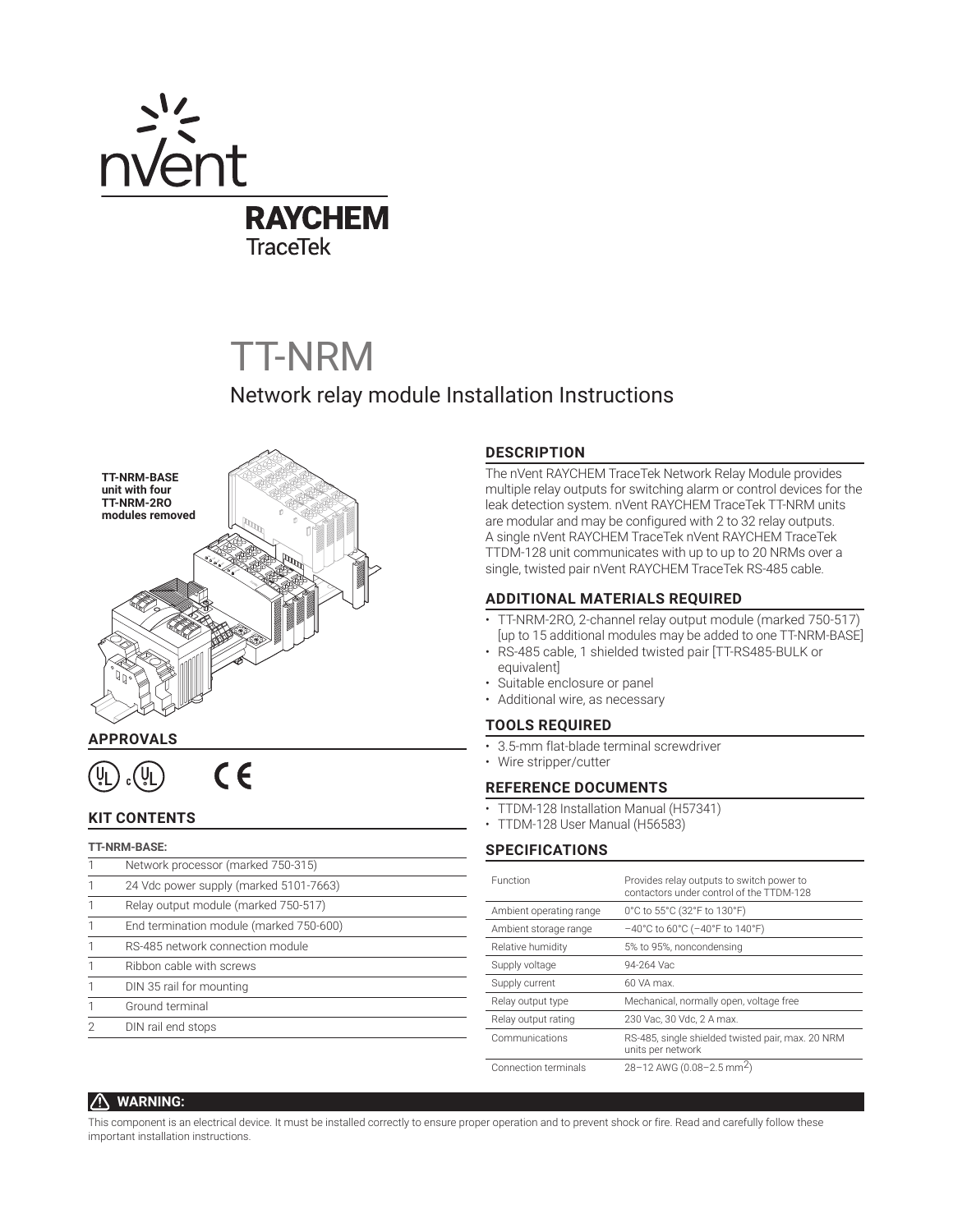## **TT-NRM SYSTEM LAYOUT**

• The TTDM-128 controls up to 127 circuits of leak detection. TT-NRM units switch external alarm or control devices. NRMs are connected to the TTDM-128 unit via a single RS-485 network.**TTDM 128** e e e<br>Bêdê  $\Theta$ **TT-NRM**  $\begin{array}{c} \begin{array}{|c|c|c|} \hline \hline \hline \hline \hline \hline \hline \end{array} \end{array}$ E B  $\frac{1}{1}$ 计目

#### **TT-NRM ASSEMBLY**

- 1) Network processor (marked 750-315)
- 2) 2-channel relay output module(s) (marked 750-517) [up to 16 total modules allowed per processor]
- 3) End termination module (marked 750-600)
- 4) DIN 35 rail
- 5) Address switches
- 6) RS-485 ribbon cable
- 7) RS-485 network connection module
- 8) 24 Vdc power supply
- 9) Ground terminal
- 10)End stops

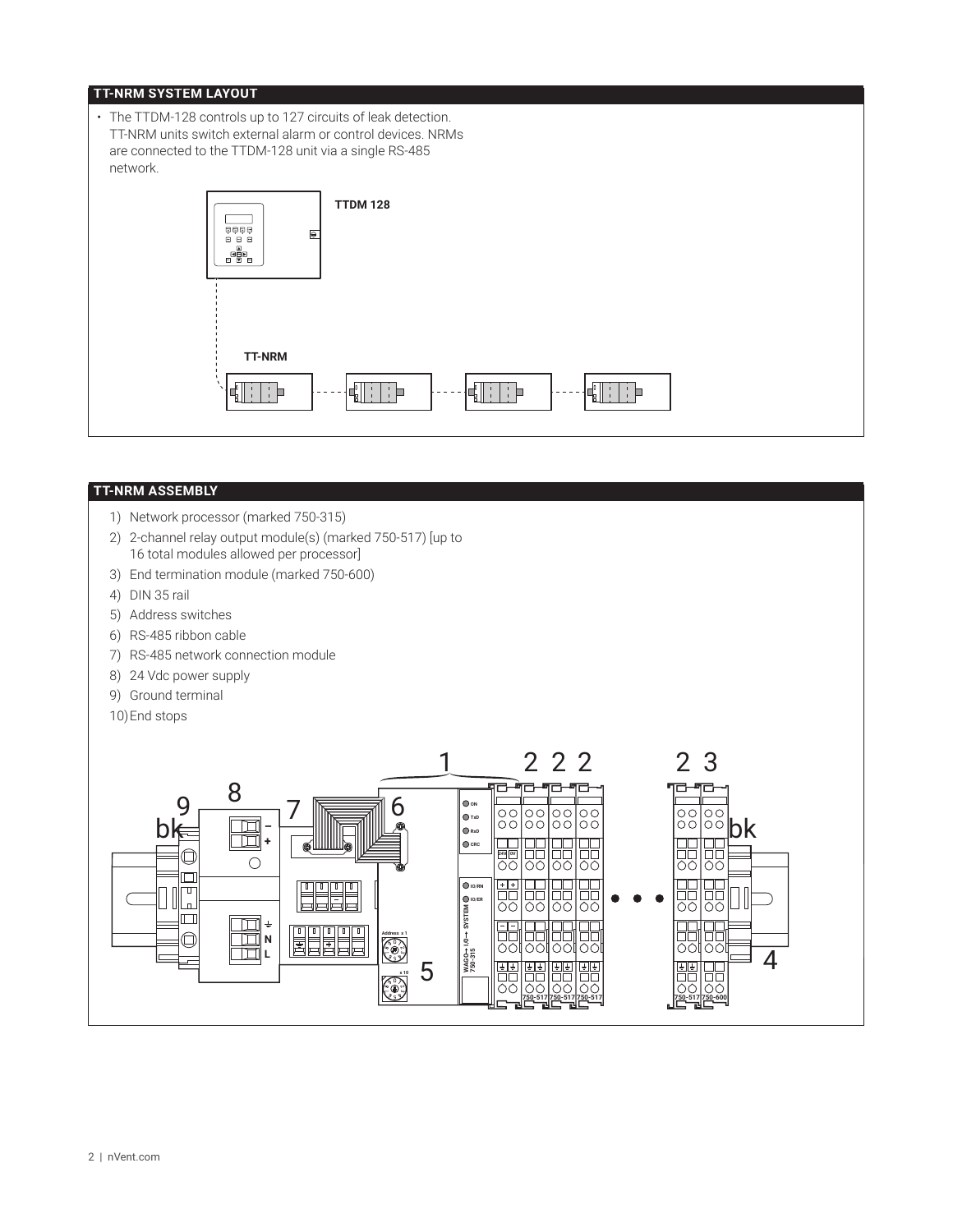## **OVERVIEW OF INSTALLATION PROCEDURES FOR TT-NRM**

- A. Mount TT-NRM assembly in enclosure selected for the application.
- B. Connect power and relay contact wiring.
- C. Connect RS-485 cables and set address.
- D. Update the TTDM-128 network.

#### **A. MOUNT DIN RAIL**

#### **1. Select a location for installation.**

The TT-NRM may be installed in any panel or enclosure suitable for electronic control devices.

The TT-NRM assembly is powered with line voltage and switches relay contacts that may be connected to line voltage. Select an electrical panel or enclosure considering the area classification (i.e., non-hazardous or hazardous), the location (indoors or outdoors, exposure to moisture and/or dust), and the chemical environment.

If ambient temperatures below freezing are expected, install the TT-NRM unit in a heated location or use an enclosure heater. If moisture is expected, install a drain in the enclosure.

#### **2. Size and install DIN rail.**

Use the supplied DIN 35 rail. The rail may be shortened if necessary. The width of the TT-NRM assembly is determined based on the number of TT-NRM-2RO relay modules used.

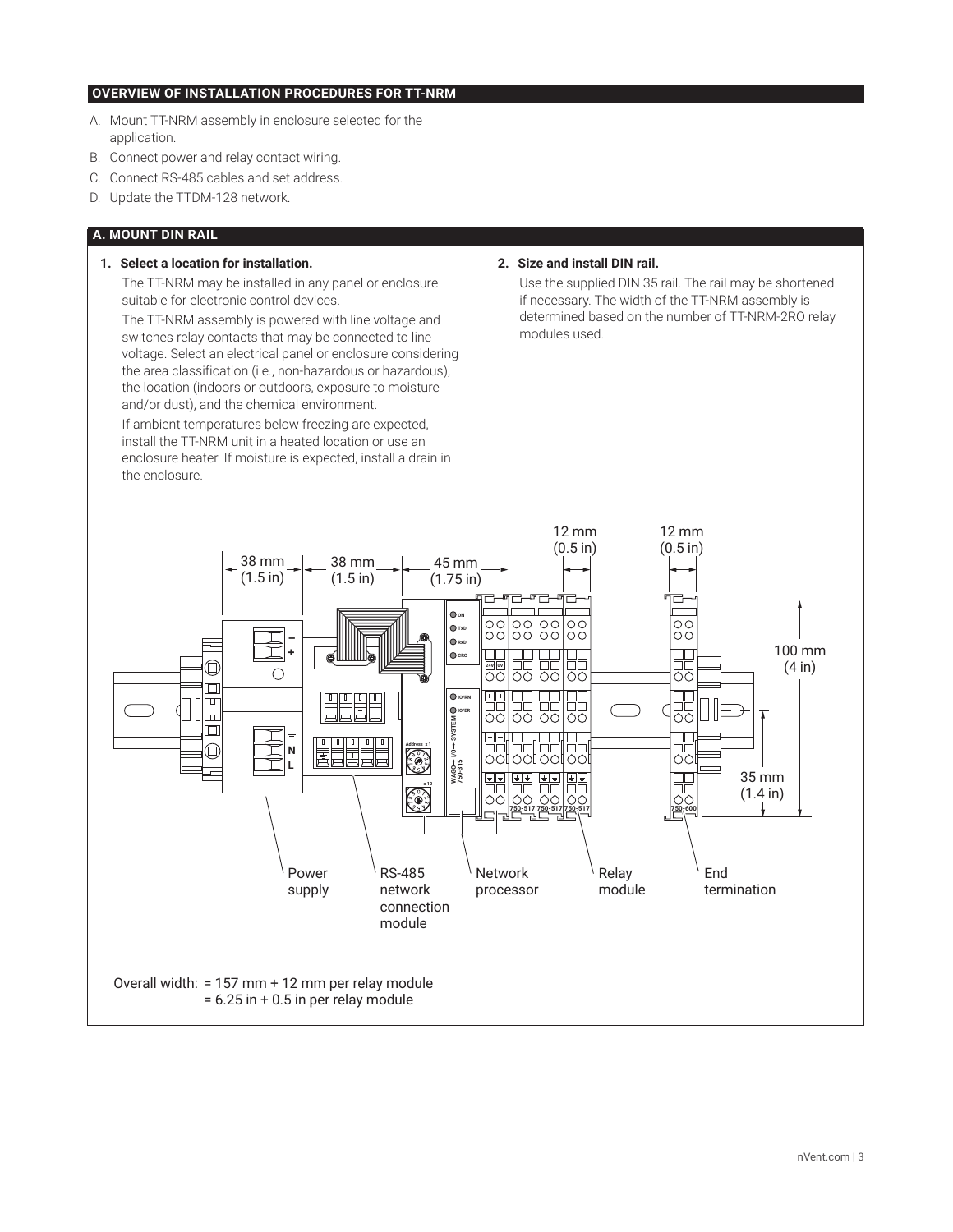#### **B. INSTALL TT-NRM ASSEMBLY**

#### **1. Attach the TT-NRM components to the DIN rail**

The TT-NRM-BASE comes assembled. To remove a module, pull up on the orange release tab until the module releases from the DIN rail. **Do not remove modules while power is on.**

To install additional TT-NRM-2RO relay modules, **you must first remove the End termination module (3)** and the adjacent DIN rail end stop. Slide the additional relay modules into place and ensure they snap on to the DIN rail. Replace the End termination module and DIN rail end stop to the right of the last relay module added.

Refer to the TT-NRM Assembly diagram on page 2 for the proper order of module assembly.

**Important:** Modules and/or external equipment may be damaged if modules are not installed in the correct sequence.

#### **2. Attach the RS-485 network connection module to the DIN rail.**

Locate the module to the left side of the Network processor. Press the module down onto the DIN rail to lock it in place. Connect the supplied ribbon cable between the Network

processor and the RS-485 connection module. Use the screws provided to secure the ribbon cable connectors.

#### **3. Mount the power supply.**

Mount the power supply on the DIN rail to the left of the RS-485 network connection module.

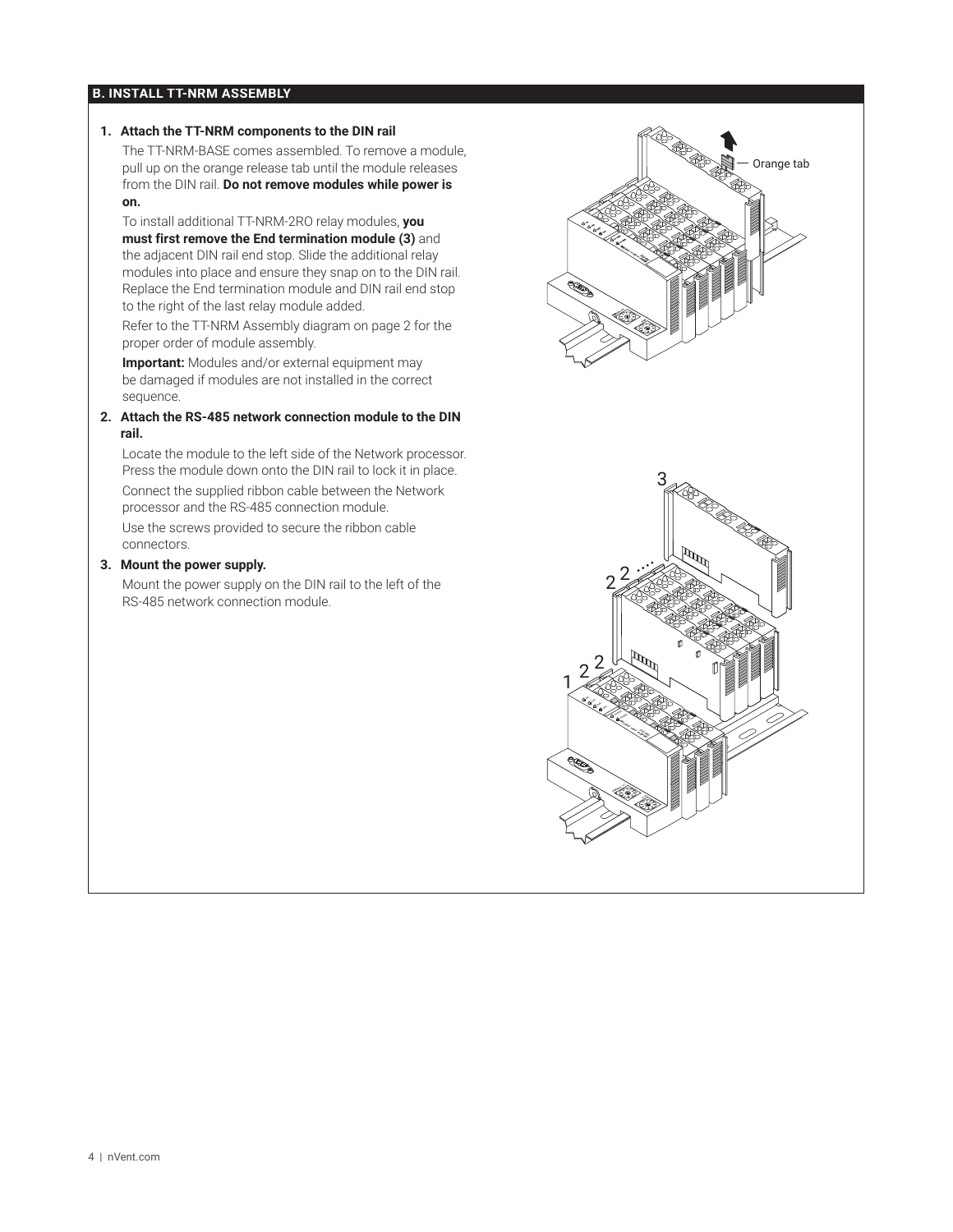## **C. CONNECT POWER WIRING**

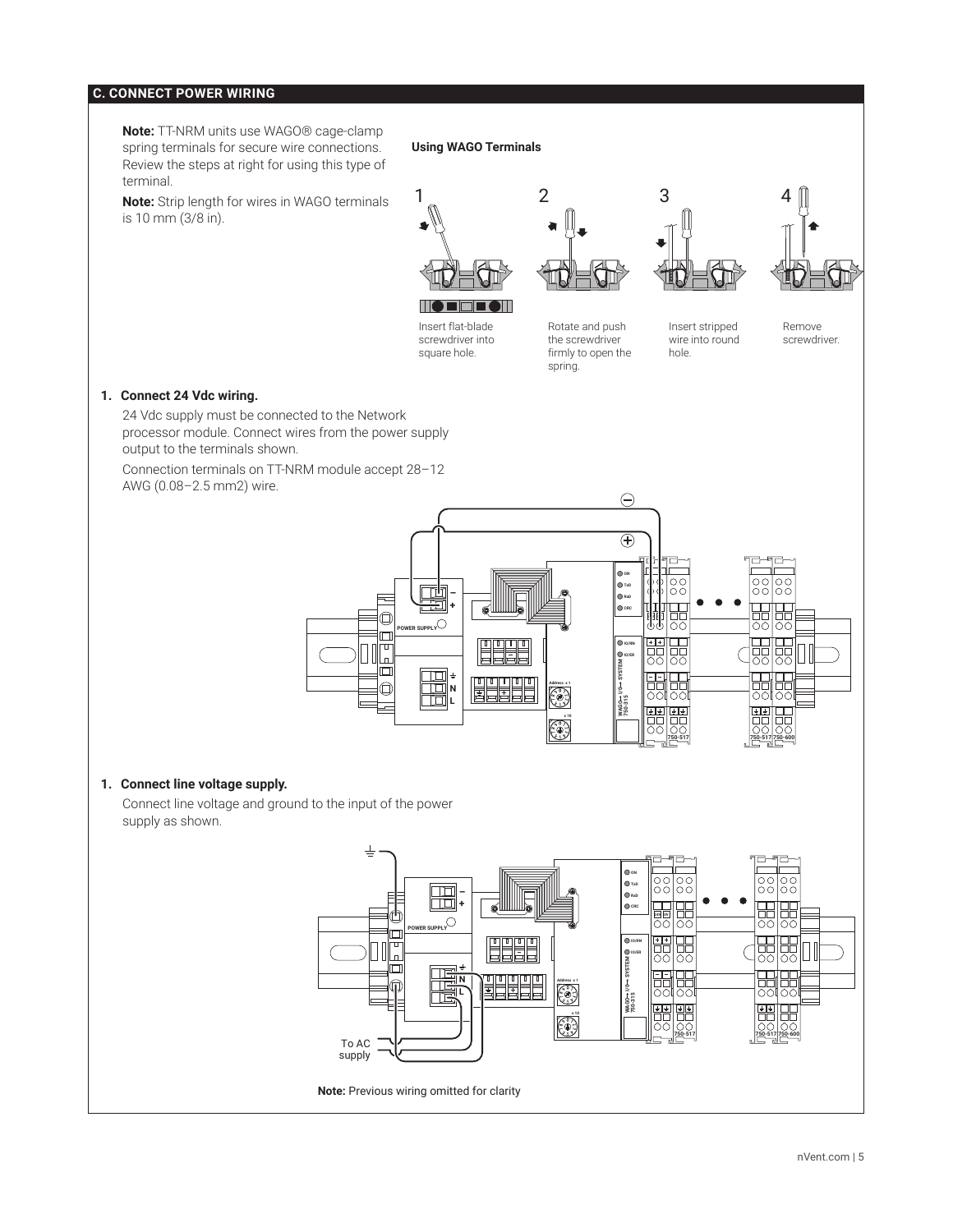#### **3 Connect line voltage supply.**

Connect the external alarm or control devices to the terminals on each TT-NRM-2RO 2-channel relay output modules as shown.

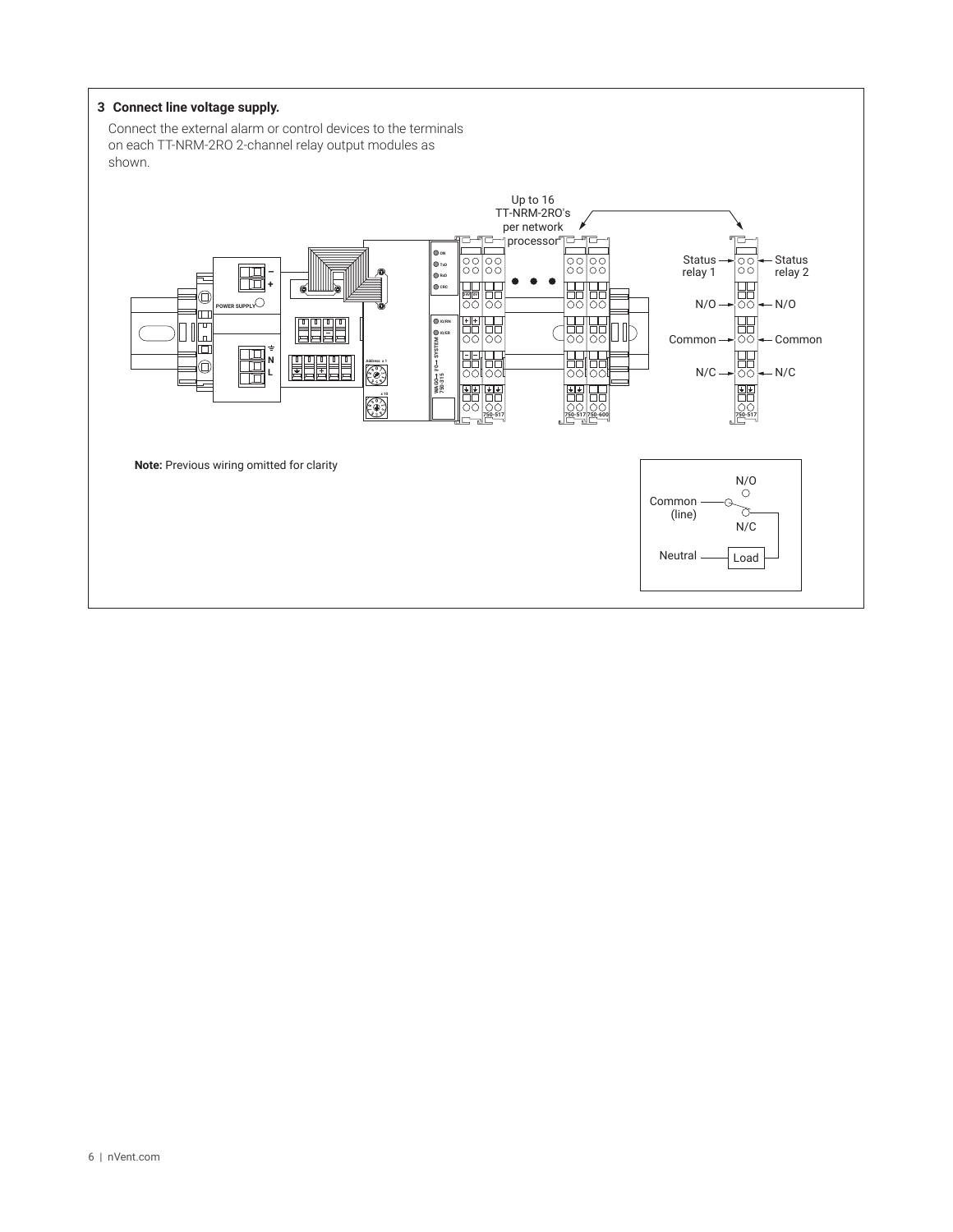#### **D. CONNECT RS-485 CABLES AND SET ADDRESS**

#### **1. Select the RS-485 address for the TT-NRM unit.**

Each TT-NRM connected to a TTDM-128 must have a unique address in the range 1 to 99. If two TT-NRM units are assigned the same address, communications faults will result.

To ensure you assign an unique address to each TT-NRM unit, review the system layout. If a layout document does not exist, create one. Assign an unique address to each TT-NRM unit.

#### **2. Set the RS-485 address for the TT-NRM unit.**

Use a small flat-blade screwdriver to rotate the address switch marked "x1" to the desired address. For an address of 50, set the "x1" to 0 and the "x10" to 5.

#### **3. Connect RS-485 cables.**

**Note:** Do not make connections to the RS-485 bus while it is connected to an operating TTDM-128, or damage and/or alarms could result.

The RS-485 bus allows units with unique addresses to be daisy-chained together along a common bus. To add a new unit to the network, simply daisy-chain the RS-485 bus from the last unit to the new one—or insert the new unit between two existing units on the bus. The order in which units are attached to the RS-485 bus does not matter. There are just two constraints on the RS-485 network:

- Each TT-NRM must be assigned a unique address.
- The RS-485 bus must be a continuous string from the first unit to the last unit in the system.

**Note:** The RS-485 bus operates at 5 V, and equipment connected to it could be damaged by exposure to higher voltages. Take precautions to avoid exposing the RS-485 wiring to discharge of static electricity or other sources of high voltage potential; in particular, avoid contact with the power supply wiring.

**Note:** TraceTek TTSIM modules are connected on the same RS-485 network and must not have the same address as any TT-NRM



- 1 Connect the clear or white wire of the RS-485 cable to the (+) terminal as shown.
- 2 Connect the black wire of the RS-485 cable to the  $(-)$ terminal as shown.
- 3 Connect the shield wire of the RS-485 cable to the shield terminal as shown.

If connecting two RS-485 cables (one IN and one OUT), use the same terminals for both wires.

Important: Do not connect the shield of the RS-485 cable to the enclosure or panel grounding terminal. Connect the shield only to the terminal provided. To avoid the potential for spurious ground loops, the RS-485 cable shield should be connected to ground only in the TTDM-128.